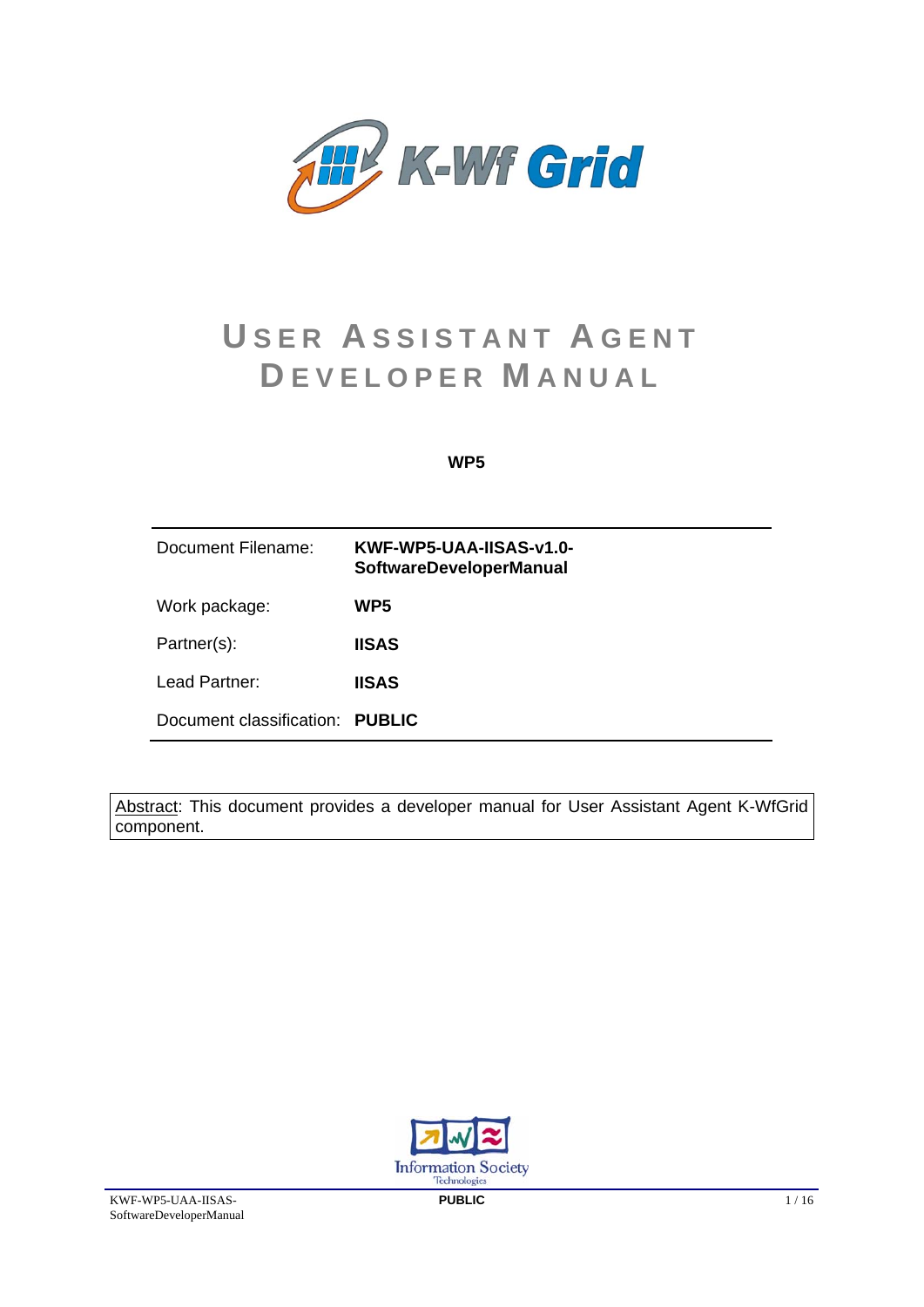|                    | <b>Name</b>      | <b>Partner</b>  | <b>Date</b> | <b>Signature</b> |
|--------------------|------------------|-----------------|-------------|------------------|
| <b>From</b>        | Michal Laclavik  | <b>IISAS</b>    | 28/09/2006  |                  |
| <b>Verified by</b> | Piotr Nowakowski | <b>CYFRONET</b> | 11/10/2006  |                  |
| <b>Approved by</b> | Steffen Unger    | <b>FIRST</b>    | 11/10/2006  |                  |

# **Delivery Slip**

# **Document Log**

| Version | Date            | <b>Summary of changes</b>                                              | <b>Author</b>    |
|---------|-----------------|------------------------------------------------------------------------|------------------|
| 0.1     | $28-Nov-05$     | Draft version                                                          | Michal Laclavik  |
| 0.2     | $22$ -Dec-05    | including<br>Updated<br>version<br>recommendation from internal review | Michal Laclavik  |
| 0.3     | $30$ -Aug- $06$ | Final software developer manual                                        | Michal Laclavik  |
| 0.4     | $03-Oct-06$     | Final<br>developer<br>software<br>manual<br>update                     | Michal Laclavik  |
| 1.0     | $11-Oct-06$     | OA check                                                               | Piotr Nowakowski |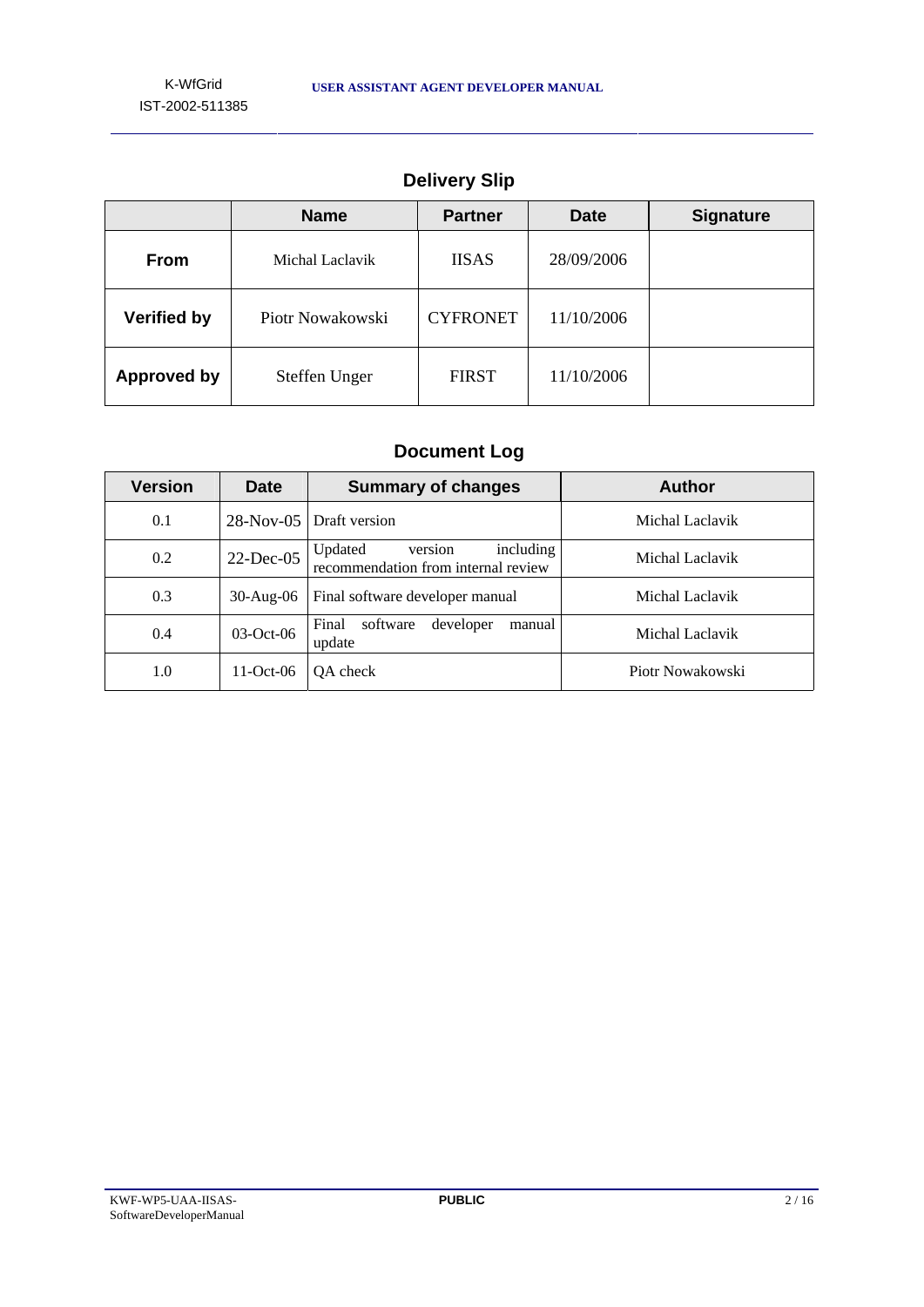# **CONTENTS**

| $1.1. A {\tt BBREVIATIONS}~ \textit{AND}~ \textit{ACRONYMS}~~~5$ |  |
|------------------------------------------------------------------|--|
|                                                                  |  |
|                                                                  |  |
|                                                                  |  |
|                                                                  |  |
|                                                                  |  |
|                                                                  |  |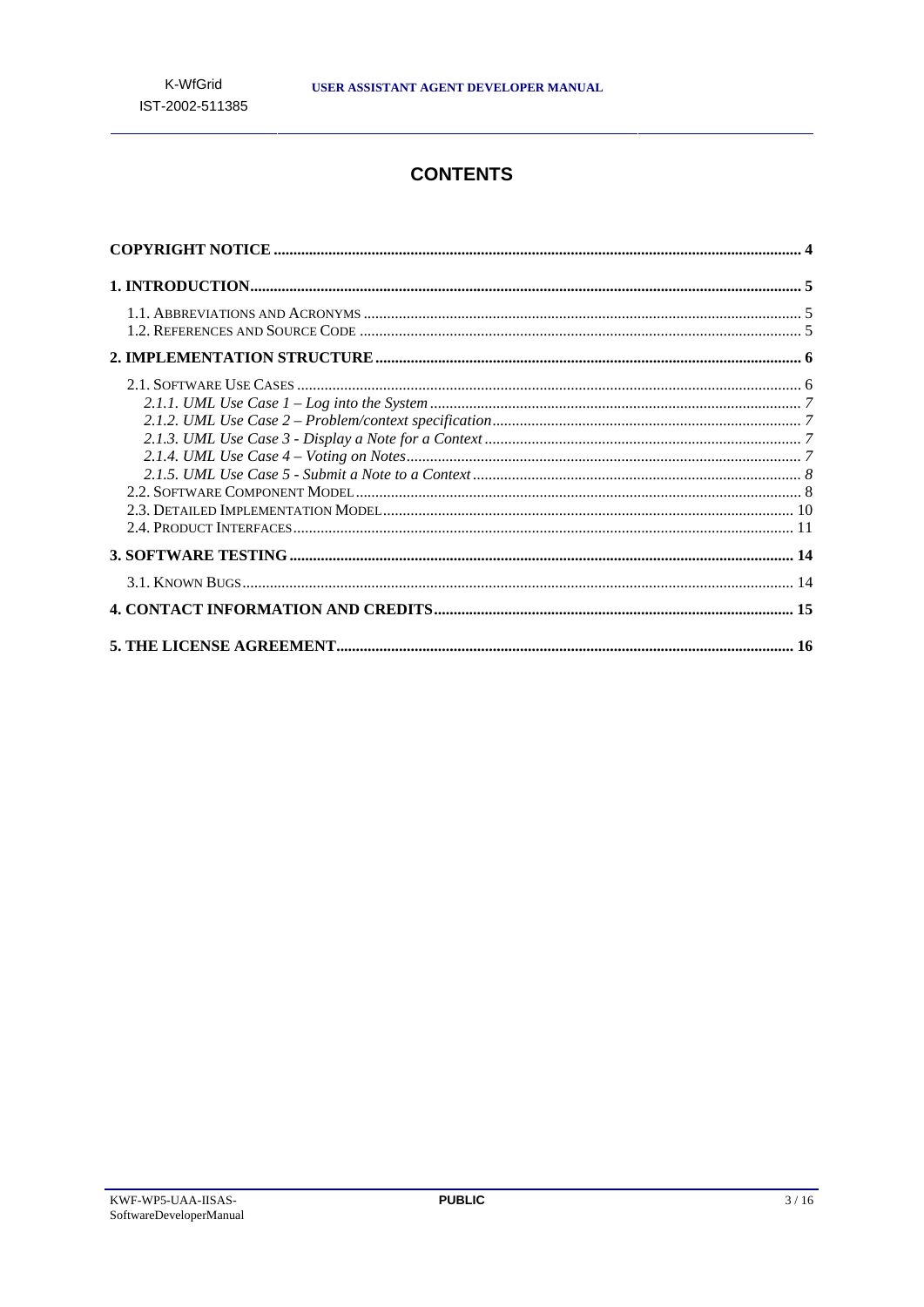# **COPYRIGHT NOTICE**

Copyright (c) 2005 by Institute of Informatics, Slovak Academy of Sciences & K-Wf Grid consortium. All rights reserved.

Use of this product is subject to the terms and licenses stated in the GPL license agreement. Please refer to Section 5 for details.

This research is partly funded by the European Commission IST-2002-511385 Project "K-Wf Grid".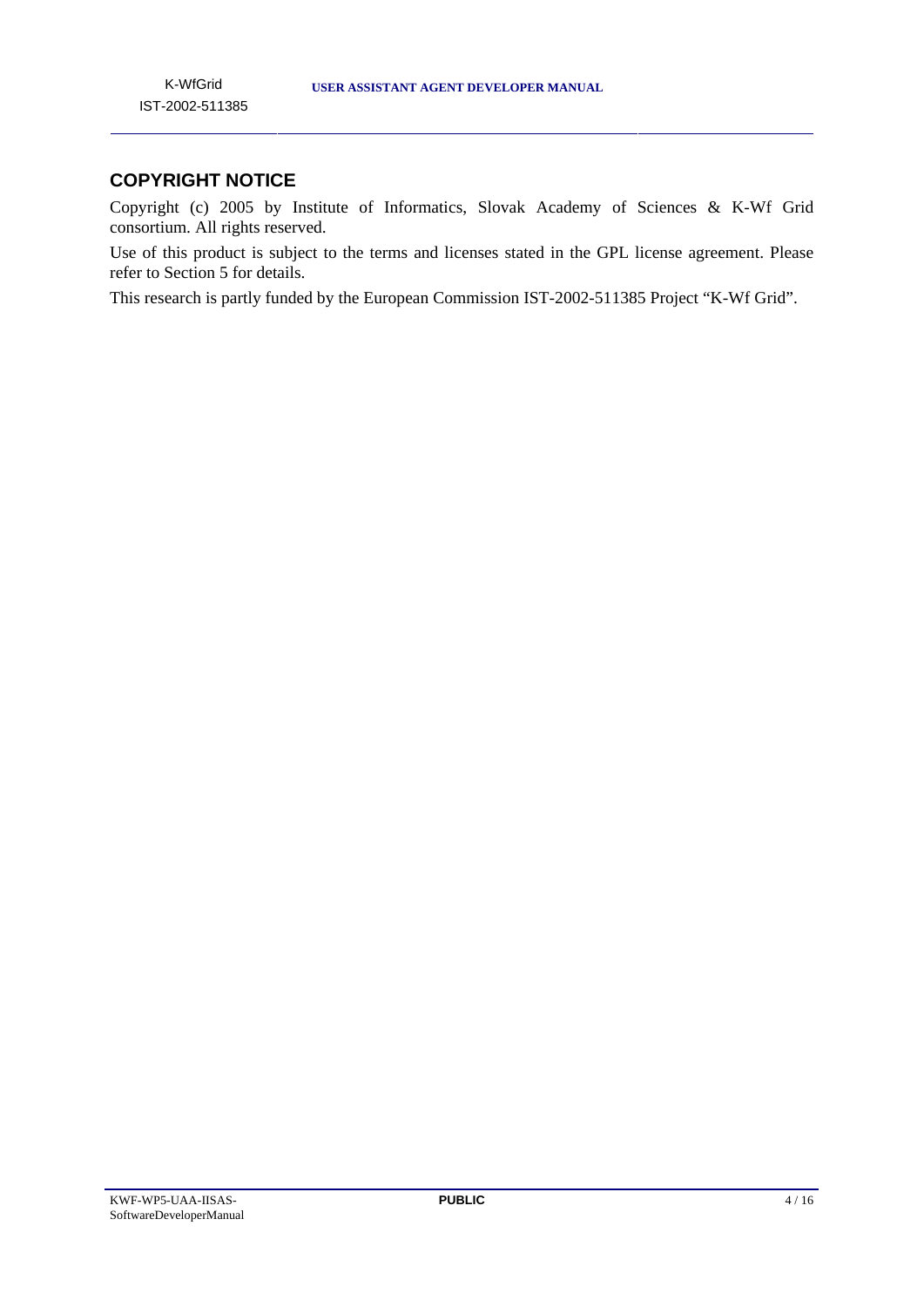# **1. INTRODUCTION**

The main role of User Assistant Agent (UAA) is to assist user with relevant knowledge/suggestions, which are applicable on current user situation. In UAA, we understand experience though notes entered by user. Such notes are displayed to the users in same or similar context. Thus UAA helps users in collaboration and knowledge sharing. Notes can be generated also automatically (e.g. past workflow and result notes generated by KAA-WXA). Notes can also contain reference to other resources such as workflows, results or images.

The other role of UAA is problem definition where user can describe his/her problem typing free text and relevant semantic description of problem is detected and processed by other K-Wf Grid components to build and execute workflows for given user problem.

For more information on functionality see user manual.

UAA is built on EMBET architecture developed in Institute of Informatics, SAS. This architecture is being extended during K-Wf Grid project and sometimes when we refer to EMBET or UAA this can be identical.

EMBET architecture is built and extended the way that it can be reused and it is quite independent of other K-Wf Grid components.

## **1.1. ABBREVIATIONS AND ACRONYMS**

- EMBET Platform for Collaborating and Knowledge Sharing via User Asistance. Abreviations comes from "**E**xperience **M**anagement **b**as**e**d on **T**ext Notes"
- UAA User Assistant Agent sometimes referenced as EMBET
- GOM Grid Organizational Memory sometimes referenced as Memory

GWES – Grid Workflow Execution Service

- KAA Knowledge Assimilation Agent; See KAA manuals for more details
- KAA-WXA Workflow XML Analyzer is part of KAA which process past workflows to find knowledge resulting to Result and Workflow Notes.

# **1.2. REFERENCES AND SOURCE CODE**

The full source of EMBET and EMBET GUI presented in this document are available on K-Wf Grid's central CVS repository. The JavaDoc documentation can be build out of source code using ant build file.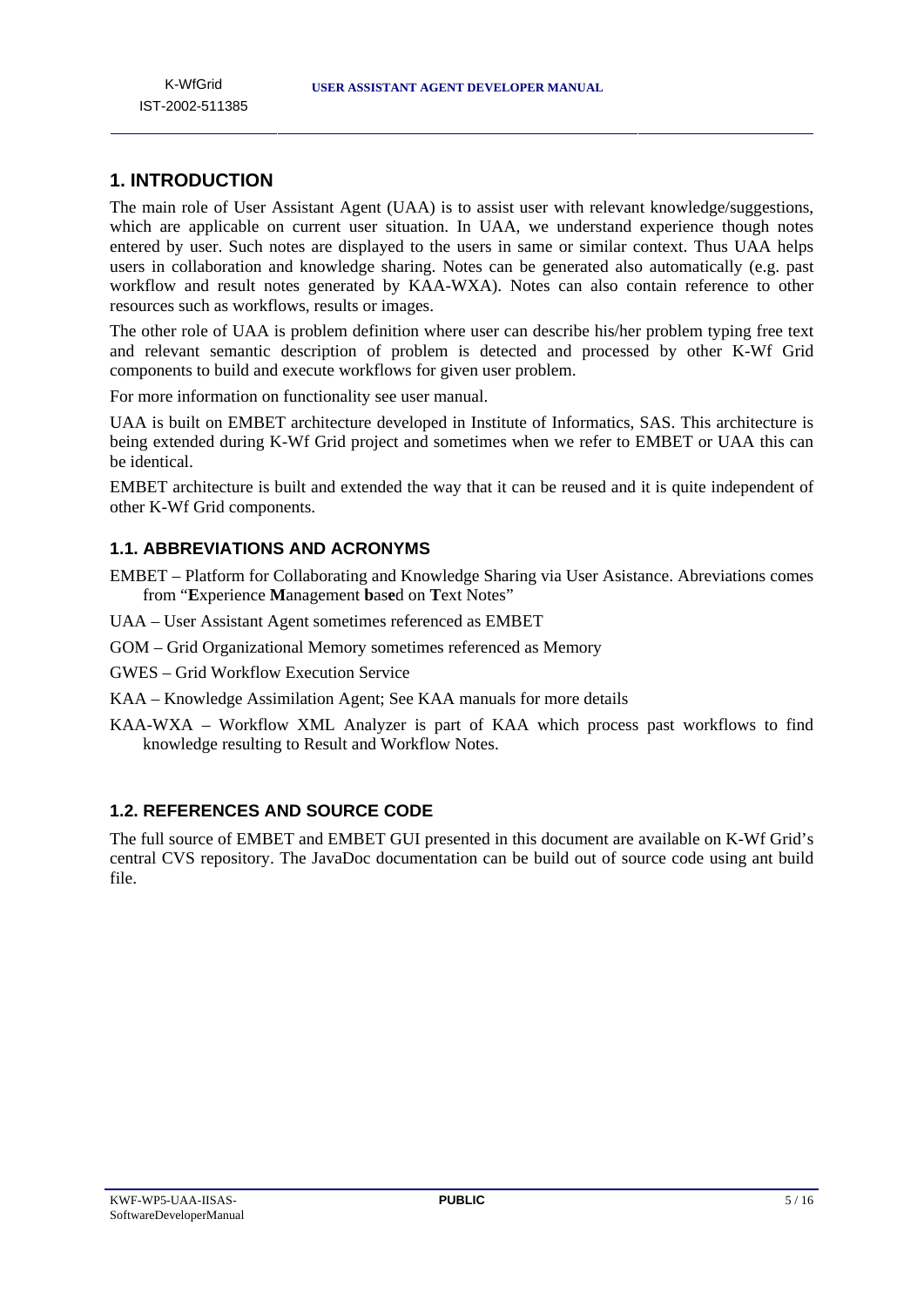# **2. IMPLEMENTATION STRUCTURE**

## **2.1. SOFTWARE USE CASES**

UML use case diagram (Figure 1) as well as text description of use cases is the content of this chapter.



*Figure 1: UAA UML use cases diagram*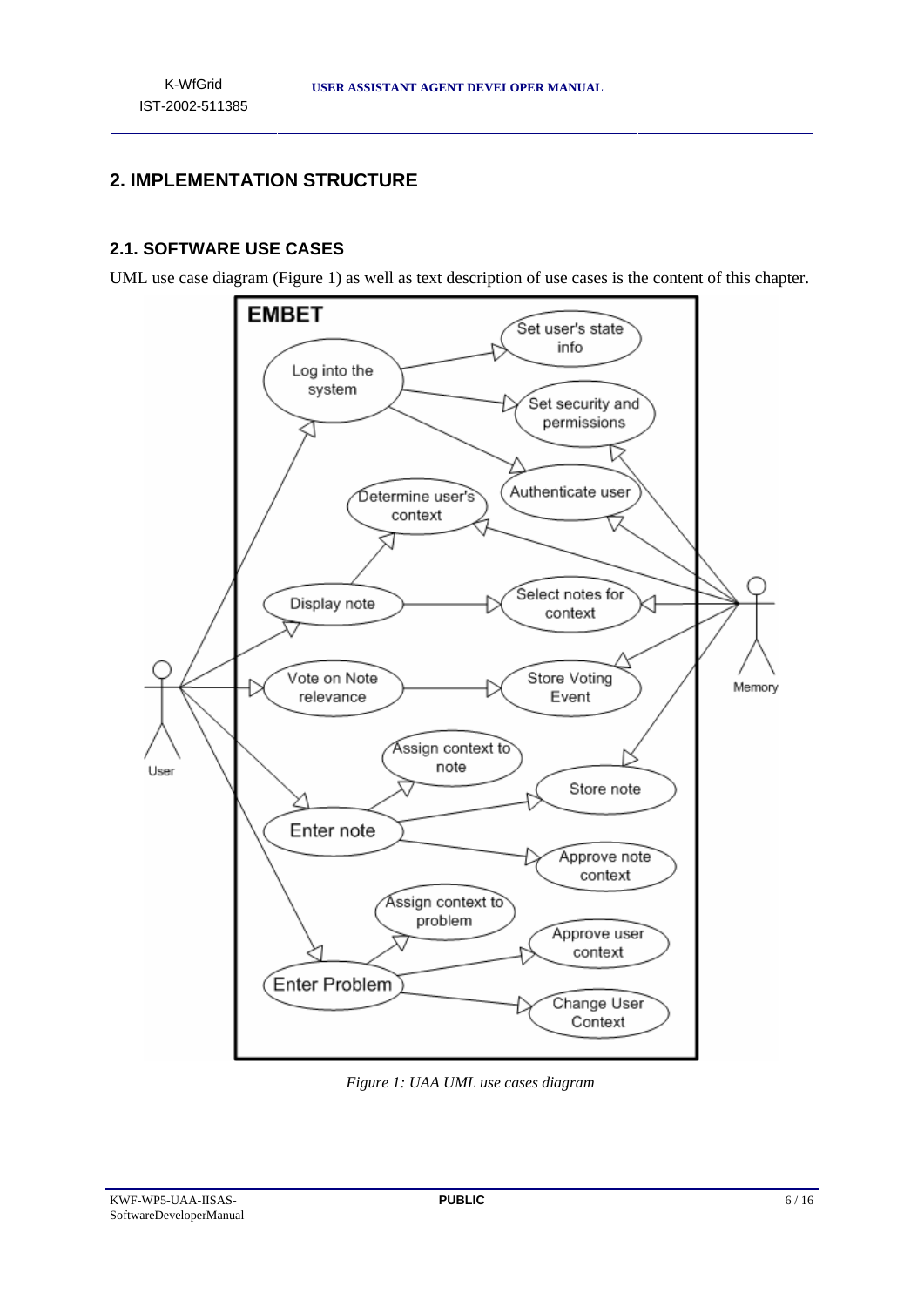# **2.1.1. UML Use Case 1 – Log into the System**

#### **ACTORS:** User, Memory

**GOAL:** Log into the System

- PRIMARY FLOW:
- User enters and submits his login/password
- $\langle\langle\text{uses}\rangle\rangle$  Authenticate a user by checking privileges in authorization database
- $\le$  uses>> Read security settings and permissions for the user in the authorization database
- <<uses>> Set user's status information

In K-Wf Grid logging is ensured by gridsphere portal infrastructure. Users need to be defined in domain ontology as User class individuals.

#### **2.1.2. UML Use Case 2 – Problem/context specification**

#### **ACTORS:** User

**GOAL:** Define user context

#### PRIMARY FLOW:

- A user wants to start a new task so he needs to specify his context if it is not already detected by external systems.
- A user enters a textual problem description
- <<uses>> UAA core tries to determine what is the context of such problem and detects an application related objects/elements relevant to text problem description
- < uses >> A user inspects and approves the problem context proposed by UAA Core, possibly modifies the context and approves the new user context
- <<uses>> Change User context according to approved problem context

#### **2.1.3. UML Use Case 3 - Display a Note for a Context**

#### **ACTORS:** User, Memory

**GOAL:** Display relevant notes (experience) in user context

PRIMARY FLOW:

- User context had changed
	- Because changing of context was detected by external applications
	- Because a user described his/her problem (see previous Problem specification use case)
- <<uses>> Determine User's Context from the Memory
- <<uses>> UAA Core Selects Notes for the current User Context
- UAA GUI Displays the Notes for the Context

#### **2.1.4. UML Use Case 4 – Voting on Notes**

**ACTORS:** User, Memory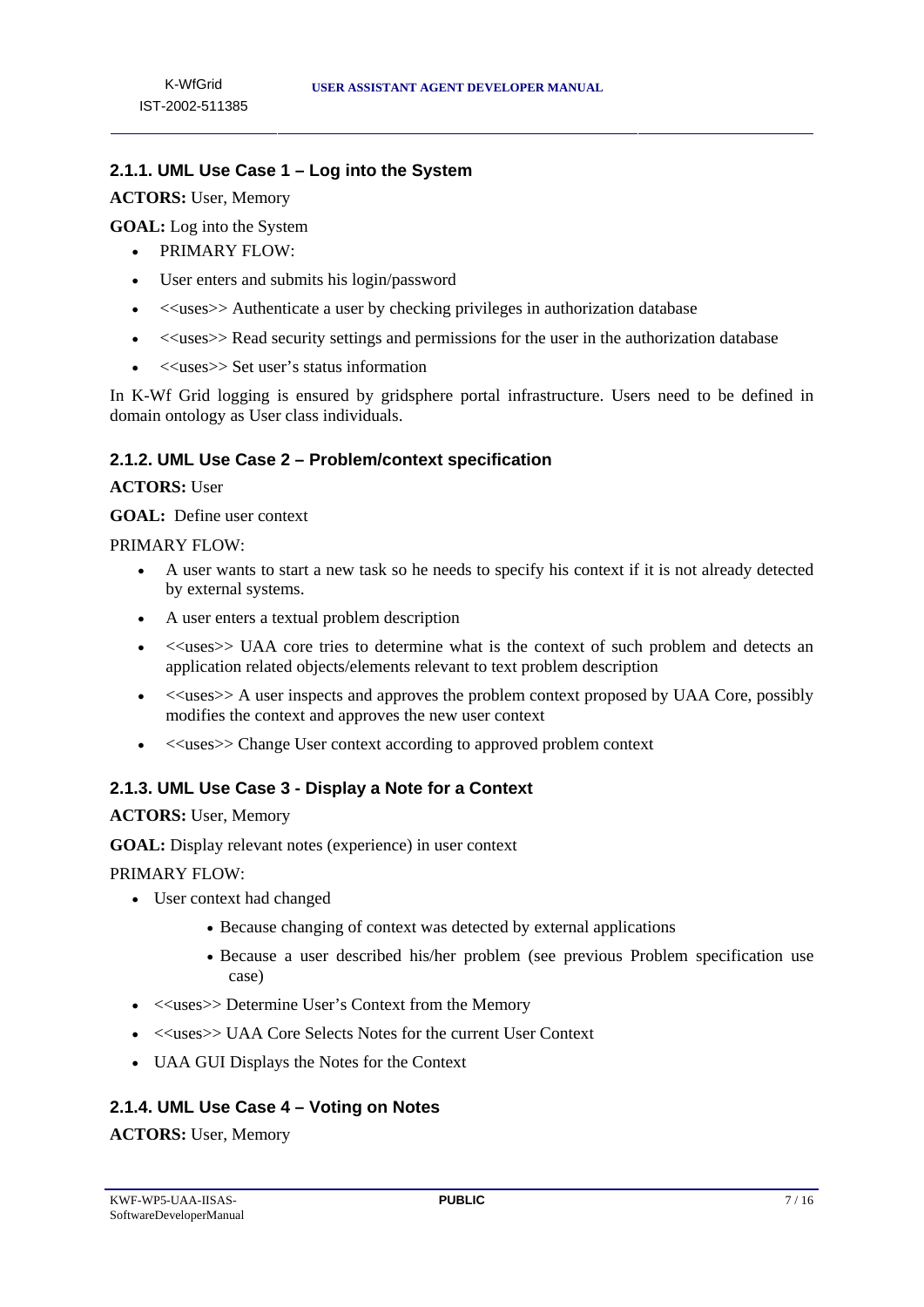**GOAL:** Voting on displayed notes (experience) relevance

PRIMARY FLOW:

- A user reads notes for his/her problem context and thinks that some of displayed notes are not relevant or are very relevant
- A user votes on notes relevance
- <<uses>> UAA Core store the Note/Relevance pair to Memory which is used in future note display

#### **2.1.5. UML Use Case 5 - Submit a Note to a Context**

#### **ACTORS:** User, Memory

**GOAL:** Attach a note (experience) to application related context

PRIMARY FLOW:

- A user has finished an action and potentially has finding experience which he wants to share with other users
- A user enters a note
- <<uses>> UAA core tries to determine what is the context for which the User wants to write a note
- <<uses>> A user inspects and approves the context proposed by UAA Core, possibly modifies the context and approves the context
- $\bullet \quad \langle \langle \text{uses} \rangle \rangle$  Store Note submits the Note/Context pair to Memory

## **2.2. SOFTWARE COMPONENT MODEL**

Architecture of UAA consists of 3 main elements:

- Core of the system
- Graphical User Interface (GUI)
- System Memory (GOM)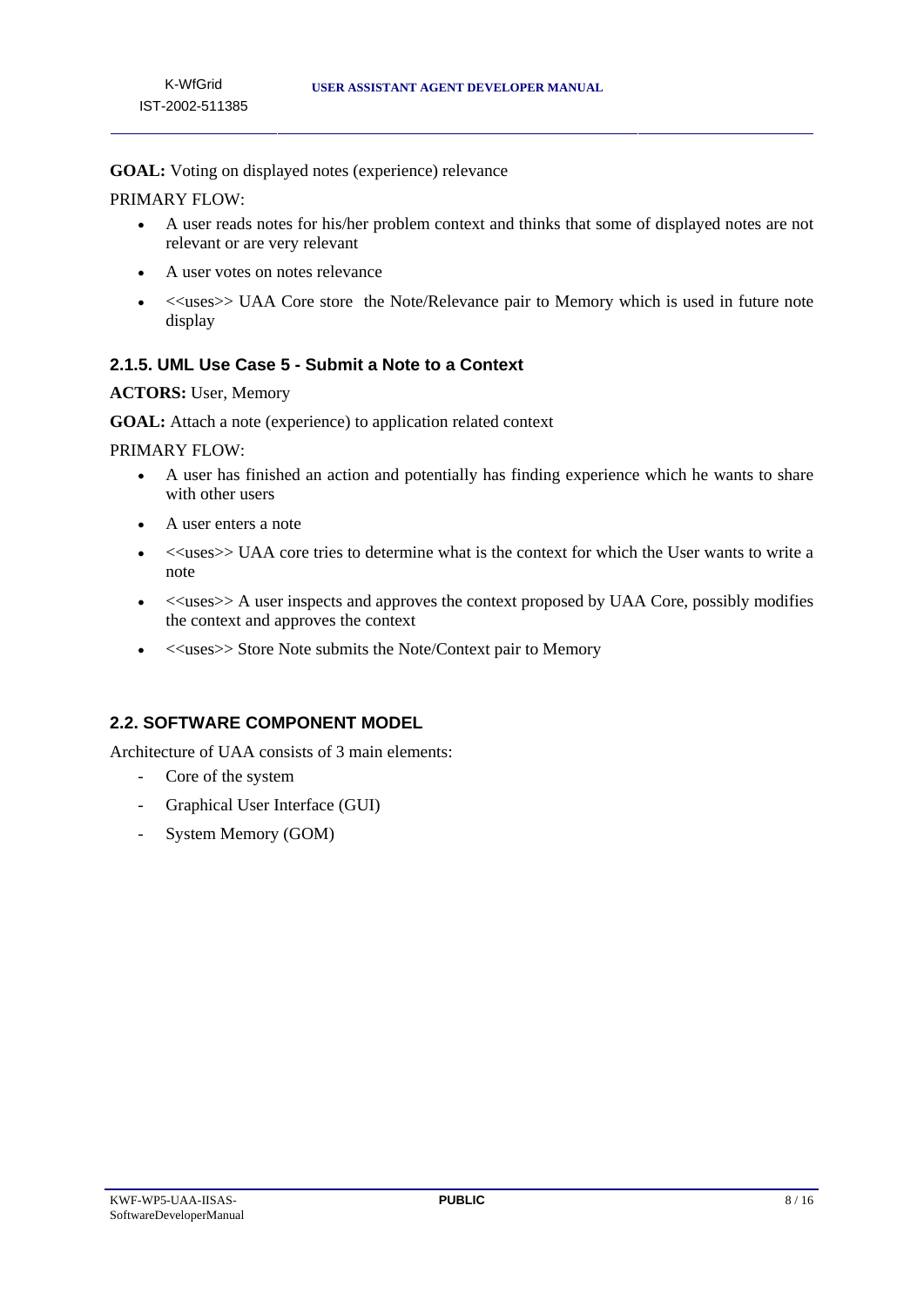K-WfGrid IST-2002-511385



*Figure 2: UAA Architecture* 

**UAA Core** provides the main functionality of UAA. It determines a User context and searches for the best knowledge (in a form of text notes) in its Memory. The knowledge is subsequently sent through XML-RPC or SOAP to UAA GUI. When a user enters a note, the UAA Core processes the note and determines the context of it from the current user's context and the context detected in the note. When the user confirms the context, the UAA Core stores the note and user's feedback. The core also handles a user the state (context).

**UAA GUI** visualizes the knowledge and the user's context information to the user. Furthermore it informs the UAA core about user context changes. The context can be reported also directly to the UAA core from external systems (e.g. from workflow systems, received emails, or file system monitors). UAA GUI visualizes knowledge based on XML transformation to HTML through XSL Templates processing. Moreover UAA GUI has an infrastructure for a note submission and context visualization. It further provides a user with feedback (voting) on knowledge relevance. In addition, it contains a user interface for knowledge management by experts where an expert can change a note and its context.

**UAA Core - UAA GUI interface** is used for an XML data exchange between UAA Core and UAA GUI. The Interface will be based on the SOAP protocol where both components act as web services; currently we use the XML-RPC protocol for an XML message exchange.

**Interface to Memory** is used for information and knowledge extraction and storage. It is based on RDF/OWL data manipulation using Jena API, which UAA Core uses to extract and store knowledge. In K-Wf Grid project GOM is used as knowledge memory.

Experience is represented by text notes, an unstructured text, entered by a user. For the context and environment modelling we use ontology, thus we use a Protégé ontology editor for ontology based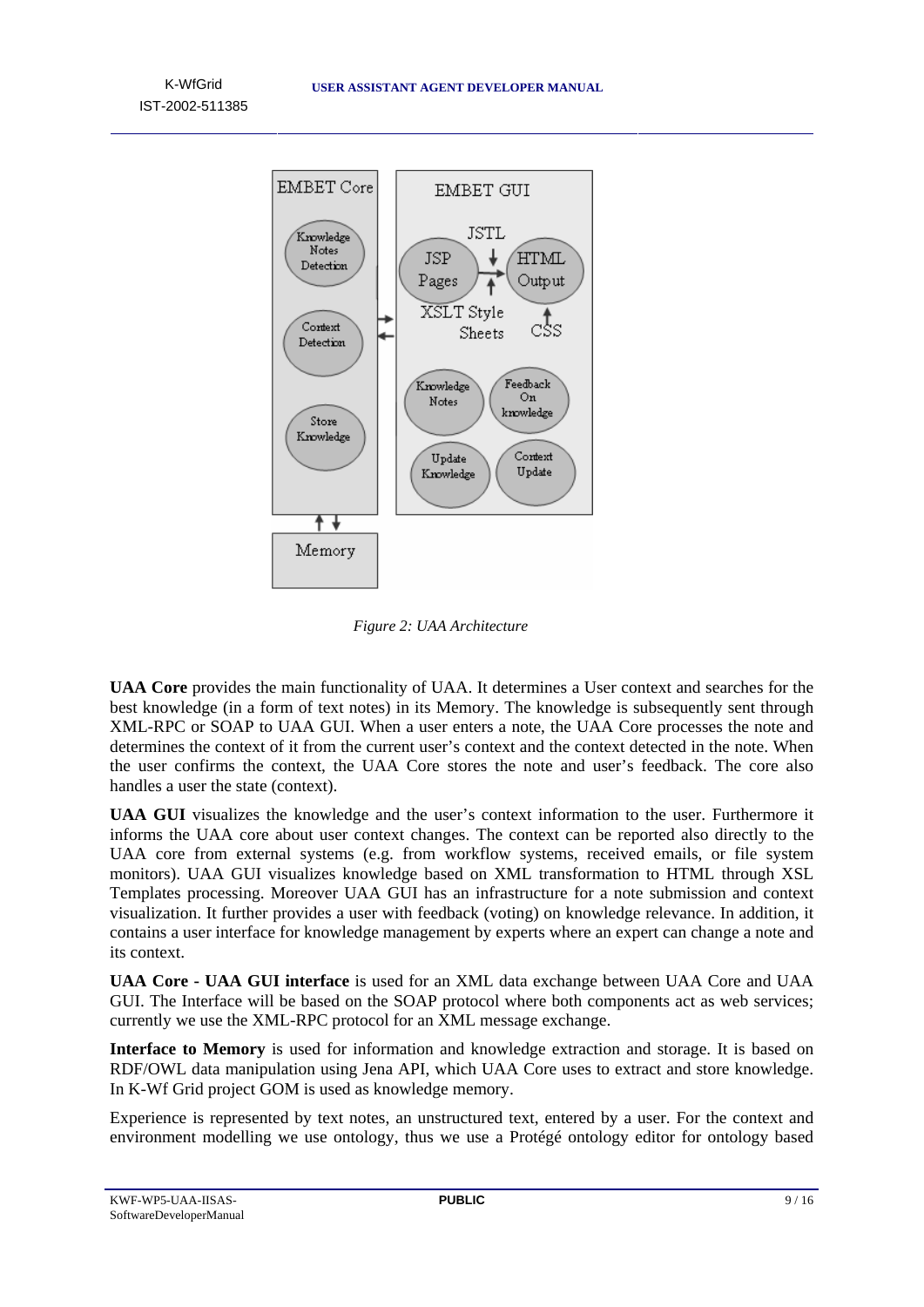modelling. Ontology is stored and managed in the Web Ontology Language (OWL). The Jena Semantic Web Library is used for knowledge manipulation and knowledge storing. The Java technology is used for developing the system and user Interface is based on the JSP technology. The XSL templates are used to transform XML generated from OWL to displayed HTML. Since the Java technology is chosen as background for the UAA, a choice of the web server – Jakarta Tomcat and implementation middleware is reasonable. XML is a widely used language for web development; it is regarded as a universal format for structured documents and data on the Web. Therefore in UAA XML is used in various forms/degrees from description of ontology to the communication content language. The XML/XSLT technology permits visualization of XML documents and display of information presented to the user by UAA. The JSTL is a native Java library for XML processing.

# **2.3. DETAILED IMPLEMENTATION MODEL**

In this chapter we provide description of developed software libraries to be used for knowledge management in the UAA system.

Library consists of the following main classes (Figure 3): Ontology, Memory, Anotate, DetectContext, EventHandler and Core.



*Figure 3: UML Class Diagram of Main UAA classes* 

The class Ontology (Figure 3) has basic constants related to OWL ontology and the used ontology model.

The class Memory (Figure 3) has a functionality to load, store and manipulate the knowledge model based on an RDF or an OWL. The Jena library is used to this manipulation. The memory can load an OWL file developed in Protégé which becomes an ontology model of the knowledge memory. The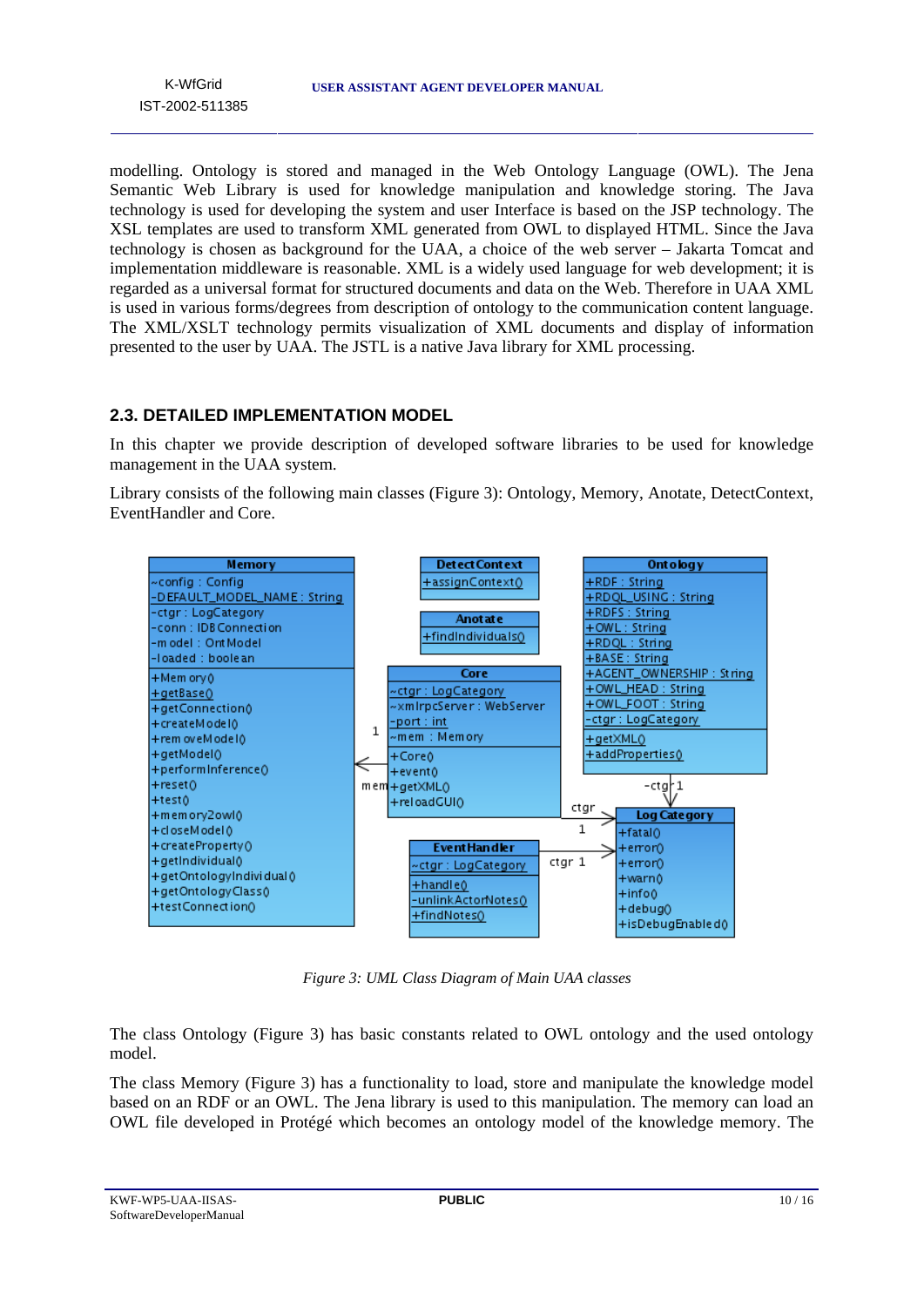memory can be stored in a database back-end such as MySQL, other RDBS supported by Jena or into the OWL file. It is used to connect UAA with GOM.

The class Anotate (Figure 3) contain functionality to detect ontology elements in plain text based on the Knowledge model loaded by Memory.

The class DetectContext (Figure 3) use Anotate functionality to assign found ontology elements to Note individual as context.

The class EventHandler (Figure 3) can handle defined events, manipulate them and update knowledge model according to needs. Algorithms for updating actors' context  $f_c$  and resources  $f_R$  are covered in this class as well. Events are based on Event ontology class defined in the knowledge model.

The class Core (Figure 3) is the main class, which runs the UAA system. It also covers XML-RPC server and methods which can be called via XML-RPC. The event() method is used to communicate events in RDF/OWL from external systems or UAA GUI (see next chapter). The getXML() method is used by UAA GUI to retrieve data about the user knowledge model or other information and knowledge stored in the UAA Memory. The reloadGUI() method is used by UAA GUI to detect weather GUI need to be reloaded.

The developed library is built on previously developed AgentOWL library and classes such as Ontology and Memory are identical. The important part is the AgentOWL knowledge model which is described in following publications available at http://laclavik.net/ website:

- Michal Laclavik, Marian Babik, Zoltan Balogh, Ladislav Hluchy: AgentOWL: Semantic Knowledge Model and Agent Architecture; In Computing and Informatics. Vol. 25, no. 5 (2006), p. XX-YY. ISSN 1335-9150, Chapter 2 --in print--
- Michal Laclavik, Marian Babik, Zoltan Balogh, Emil Gatial, Ladislav Hluchy: Semantic Knowledge Model and Architecture for Agents in Discrete Environments; In: Proc. of ECAI 2006 Conference, 28 August - 1 September 2006, Riva del Garda, Italy
- Michal Laclavik: Experience Management based on Ontology and Text Notes (The EMBET System); Work submitted for the RNDr. degree; Ustav Informatiky, Prirodovedecka fakulta, Univerzita Pavla Jozefa Safarika v Kosiciach, September 2005; Defended 10th February 2006

# **2.4. PRODUCT INTERFACES**

This chapter describes Interface between UAA Core and UAA GUI or external systems. It shows mainly an example of main Event types, which are communicated via XML-RPC method event().

All events have a following structure: an action performed by an actor on resource in particular context.

Note Adding Event is sent by UAA GUI when a new note is added by the user. In the table bellow a concrete example can be seen: note "MM5 is not a good model for Bratislava in September" is added by "misos" user, action is "aAdd". This event is sent using XML-RPC method event() of Core class.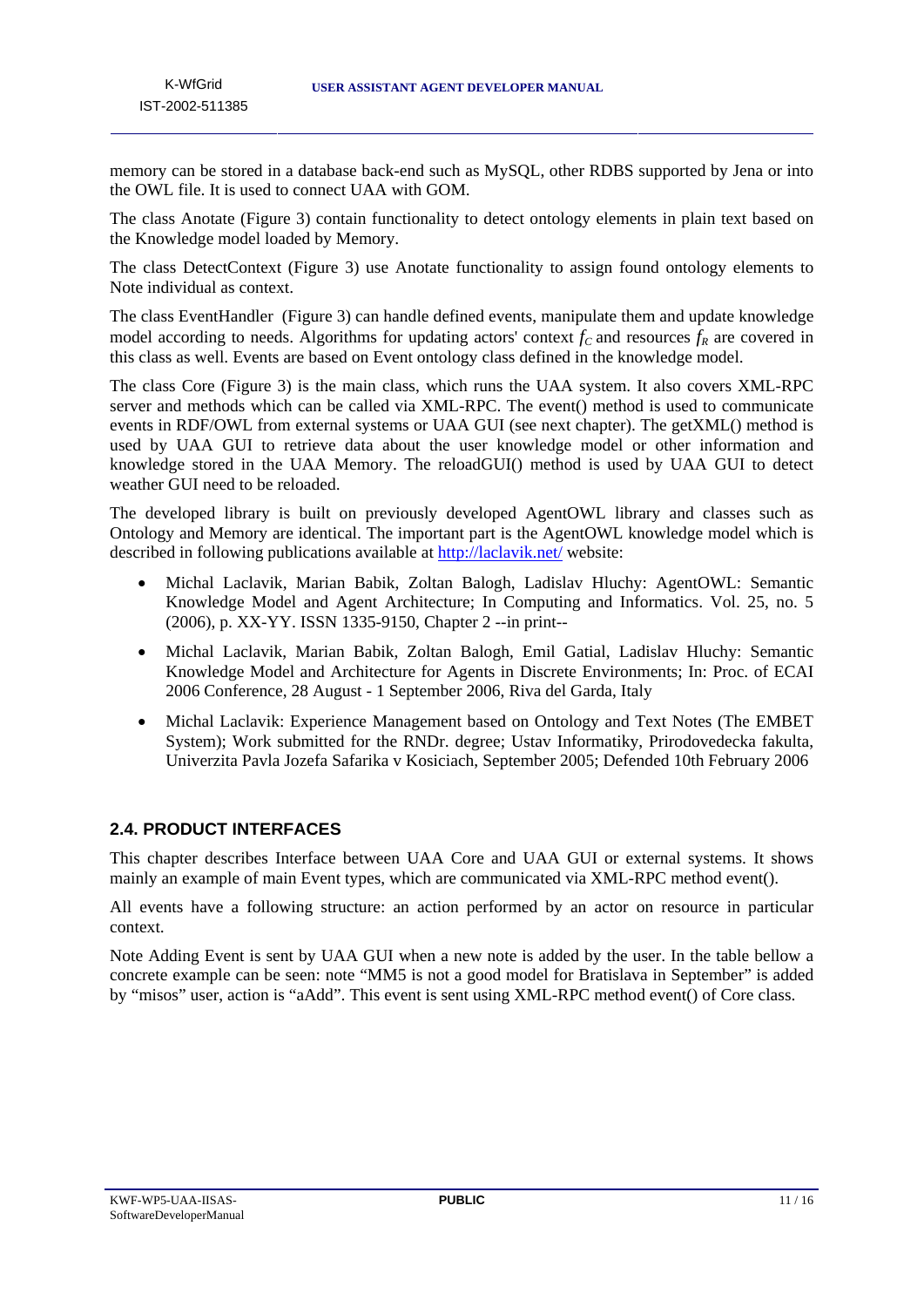K-WfGrid IST-2002-511385

```
<Event rdf:ID="event20050903232243"> 
     <actor rdf:resource="#misos"/> 
     <resource> 
       <Note rdf:ID="noteTest"> 
         <label> 
            MM5 is not good model for Bratislava in September 
         </label> 
       </Note> 
     </resource> 
     <action rdf:resource="#aAdd"/> 
   </Event>
```
When a note is submitted, UAA core calls EventHandler and DetectContext and returns an XML model of Note with assigned detected context. Returned XML model is shown in the table below.

```
<Note ID="noteTest"> 
   <label>MM5 is not good service for Bratislava area in September</label> 
   <hasAuthor> 
    <User ID="misos"> 
       <label>Michal Laclavik</label> 
     </User> 
   </hasAuthor> 
   <hasTime>03.09.2005 23:34:40</hasTime> 
 <context> 
 <Month ID="mSeptember"> 
       <keyword>fall</keyword>> 
       <label>September</label> 
     </Month> 
   </context> 
   <context> 
     <Class ID="Location"> 
       <comment>Geograficke miesto</comment> 
     </Class> 
  </context> 
  <context> 
     <MeterologyService ID="serviceMM5"> 
       <label>MM5 Meterology service</label> 
      <keyword>MM5</keyword>
     </MeterologyService> 
  </context> 
   <context> 
     <Capital ID="locBA"> 
       <hasRegion> 
         <Region ID="reg02"> 
            <label>Bratislavsky Kraj</label> 
         </Region> 
       </hasRegion> 
       <label>Bratislava</label> 
       <latitude>48.15</latitude> 
       <longitude>17.116667</longitude> 
 <hasRegion> 
 <Country ID="countrySlovakia"> 
            <hasRegion> 
             <Region ID="regionEurope"> 
              </Region> 
            </hasRegion> 
            <label>Slovakia</label> 
         </Country> 
       </hasRegion> 
     </Capital> 
   </context> 
</Note>
```
Note context detected in a submitted note is displayed as a check list to a user and the user reselects relevant context and submit this context. Event "confirm note context" is generated by UAA GUI and sent to UAA core as an event (example bellow). In this example a user selected as relevant context the MM5 service and Bratislava location.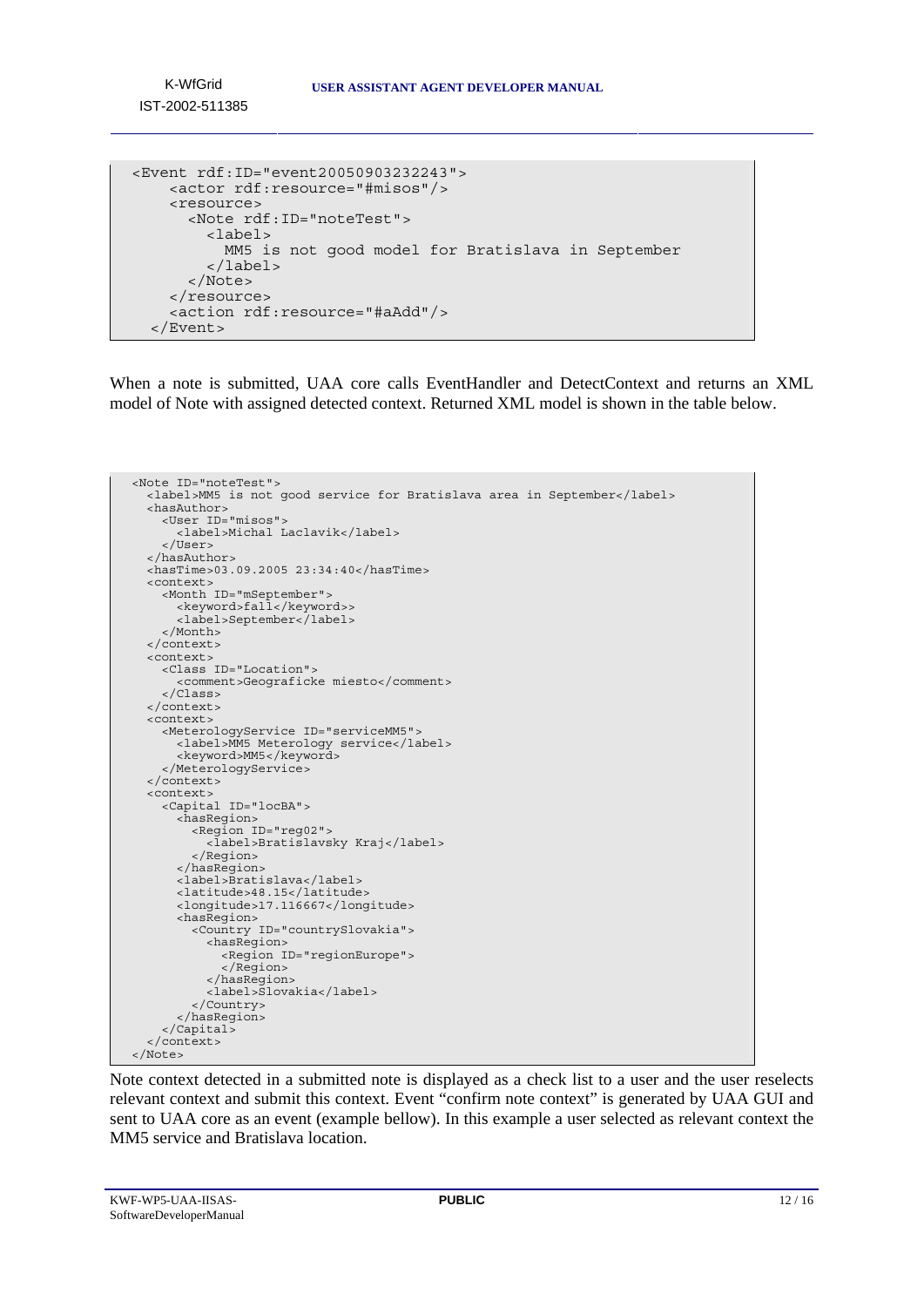K-WfGrid IST-2002-511385

```
<Event rdf:ID="event20050903232406"> 
   <actor rdf:resource="#misos"/> 
   <action rdf:resource="#aConfirm"/> 
   <resource rdf:resource="#noteTest"/> 
   <context rdf:resource="#serviceMM5"/> 
   <context rdf:resource="#locBA"/> 
</Event>
```
A user can change context by typing text (see scenarios on problem definition in user manual) or when an external system will send "change user context" event. Example of such event can be seen bellow. In this example context is changed for service MM5 and Bratislava location.

```
<Event rdf:ID="event20050903232345"> 
   <actor rdf:resource="#misos"/> 
   <action rdf:resource="#aChange"/> 
   <resource rdf:resource="#misos"/> 
   <context rdf:resource="#serviceMM5"/> 
   <context rdf:resource="#locBA"/> 
</Event>
```
If context is changed this way, algorithm for updating actor's/user's context  $f_c$  is executed. Also resources  $f_R$  updating algorithm is executed and, thus relevant notes for new context are detected and assigned to an actor/user model. In the table below XML of the actor/user model is shown. In this example above the described note is shown as well as MM5 service and Bratislava location context is assigned. This XML model can be accessed using XML-RPC using getXML() method.

```
<User ID="misos"> 
   <context> 
     <Location ID="locBA"> 
       <label>Bratislava</label> 
     </Location> 
   </context> 
   <resource> 
     <Note ID="noteTest"> 
       <label> 
         MM5 is not good service for Bratislava area in September 
      \epsilon/lahels
       <context> 
         <Location ID="locBA"> 
            <label>Bratislava</label> 
          </Location> 
       </context> 
       <context> 
         <MeterologyService ID="serviceMM5"> 
            <label>MM5 Meterology service</label> 
            <keyword>rain</keyword> 
            <keyword>meterology</keyword> 
           <keyword>MM5</keyword>
           <keyword>weather</keyword>
          </MeterologyService> 
       </context> 
     </Note> 
  </resource>
   <context> 
     <MeterologyService ID="serviceMM5"> 
       <label>MM5 Meterology service</label> 
       <keyword>rain</keyword> 
       <keyword>meterology</keyword> 
      <keyword>MM5</keyword>
      <keyword>weather</keyword>
     </MeterologyService> 
  </context>
   <label>Michal Laclavik</label> 
</User>
```
Interface contains other events regarding voting on notes and others but this functionality is still in the development stage. Events described above are implemented and functioning.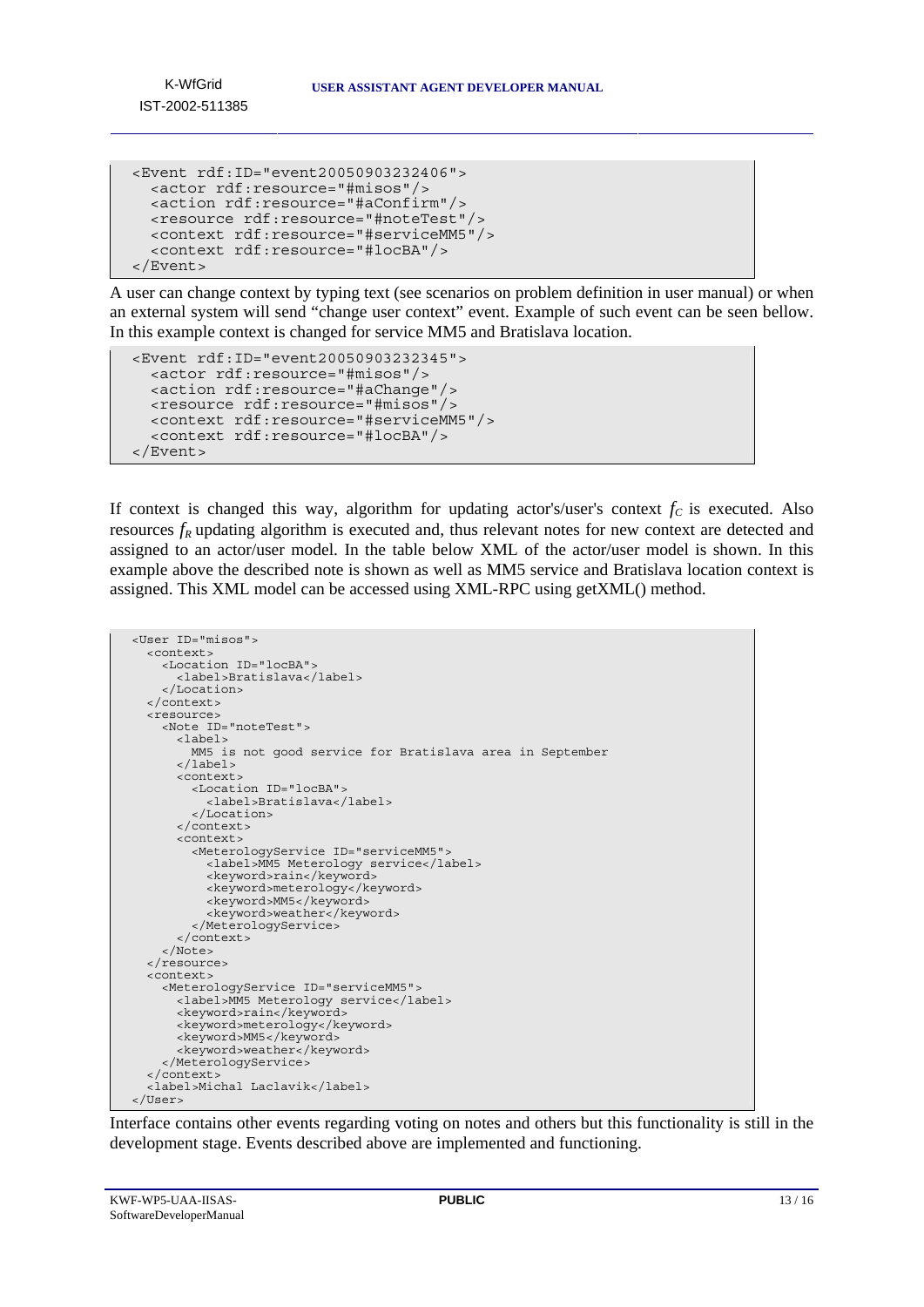# **3. SOFTWARE TESTING**

User Assistant Agent can be tested by running appropriate test classes for all important functionalities. Such test classes are created using JUnit . Semantic Annotation, sending red workflows to GWES and others can be tested using such test classes.

UAA core can be tested using web based testing framework (Figure 4). Using this PHP based framework, events which simulate events from UAA GUI or other components can be tested. Also changes of user model can be seen on left side.



*Figure 4: Web based testing framework of UAA core.* 

## **3.1. KNOWN BUGS**

- Always type at least 3 words when problem or note is specified because otherwise entered problem/note will be matched by semantic annotation as well.
- Reimplementation of Annotation algorithm is needed because now it is case sensitive which match only some results.
- Reimplementation of Context matching algorithm is needed since similarity of context is not supported. This will have influence on voting and note/knowledge ordering mechanism.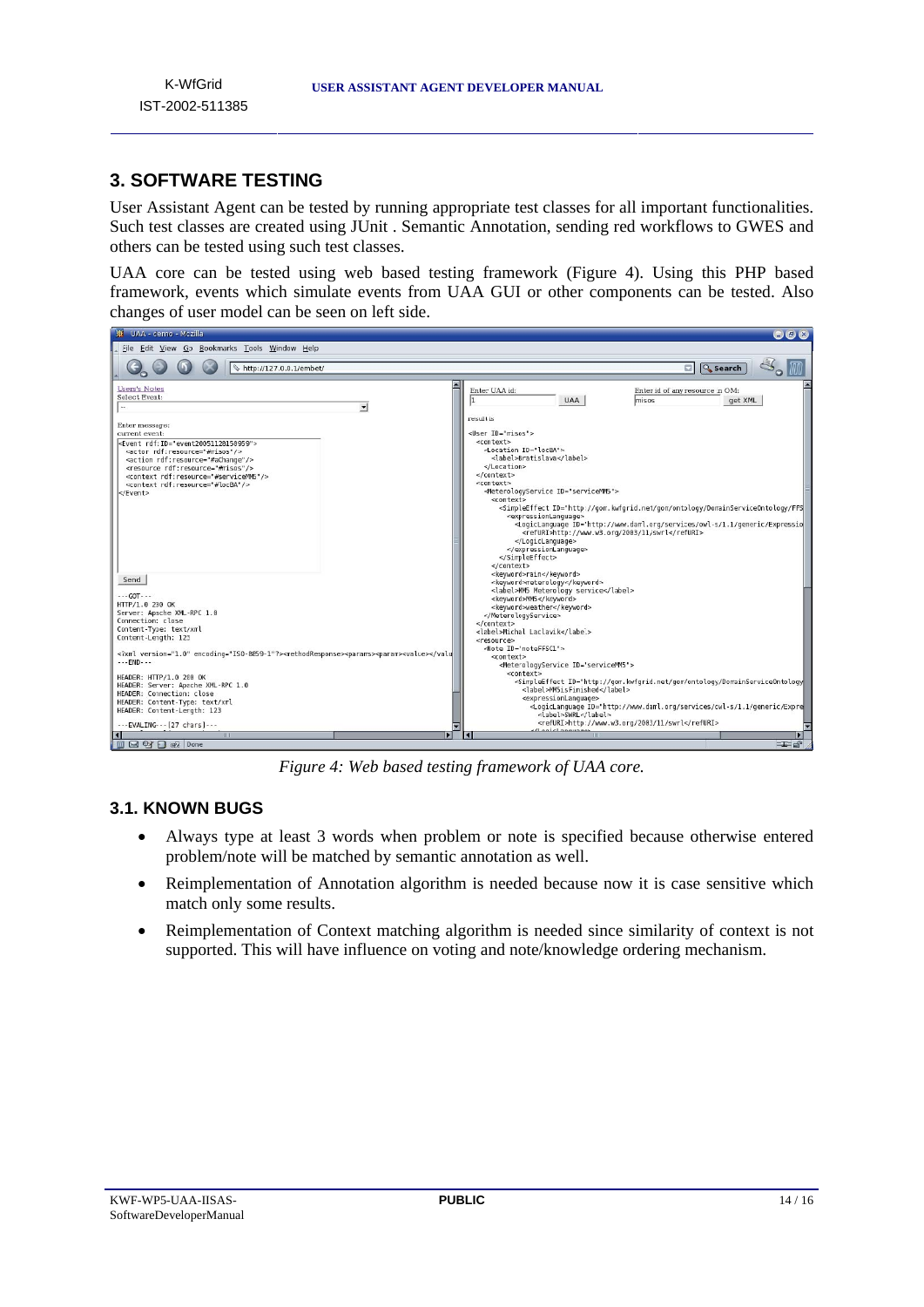# **4. CONTACT INFORMATION AND CREDITS**

#### **Michal Laclavik**

- Author of EMBET architecture
- Core implementation
- Memory implementation  $&$  integration with GOM
- $\bullet$  2<sup>nd</sup> version of GUI implementation
- Ontea Semantic based annotation

Email: laclavik.ui@savba.sk; Web: http://laclavik.net/

#### **Emil Gatial**

- Author of First GUI implementation
- Reloading of GUI using AJAX technologies
- First implementation of annotation algorithm
- consultations

Email: emil.gatial@savba.sk

#### **Zoltan Balogh**

• GUI related and other consultations

#### **Martin Seleng**

• Semantic Annotation (Ontea) success rate measuring and evaluation.

#### **Martin Maliska, Branislan Simo**

• Java programming and related consultations

#### **Ondrej Habala, Ladislav Hluchy**

- General consultations
- Thanks for pushing to work on UAA  $\odot$

#### **Bartek Kryza, Marian Babik, Jacek Kitowski**

- Ontology, Knowledge description, semantic web consultations
- GOM integration

#### **K- Wf Grid & Pellucid Project Consortium**

- Ideas
- Evaluations
- Consultations